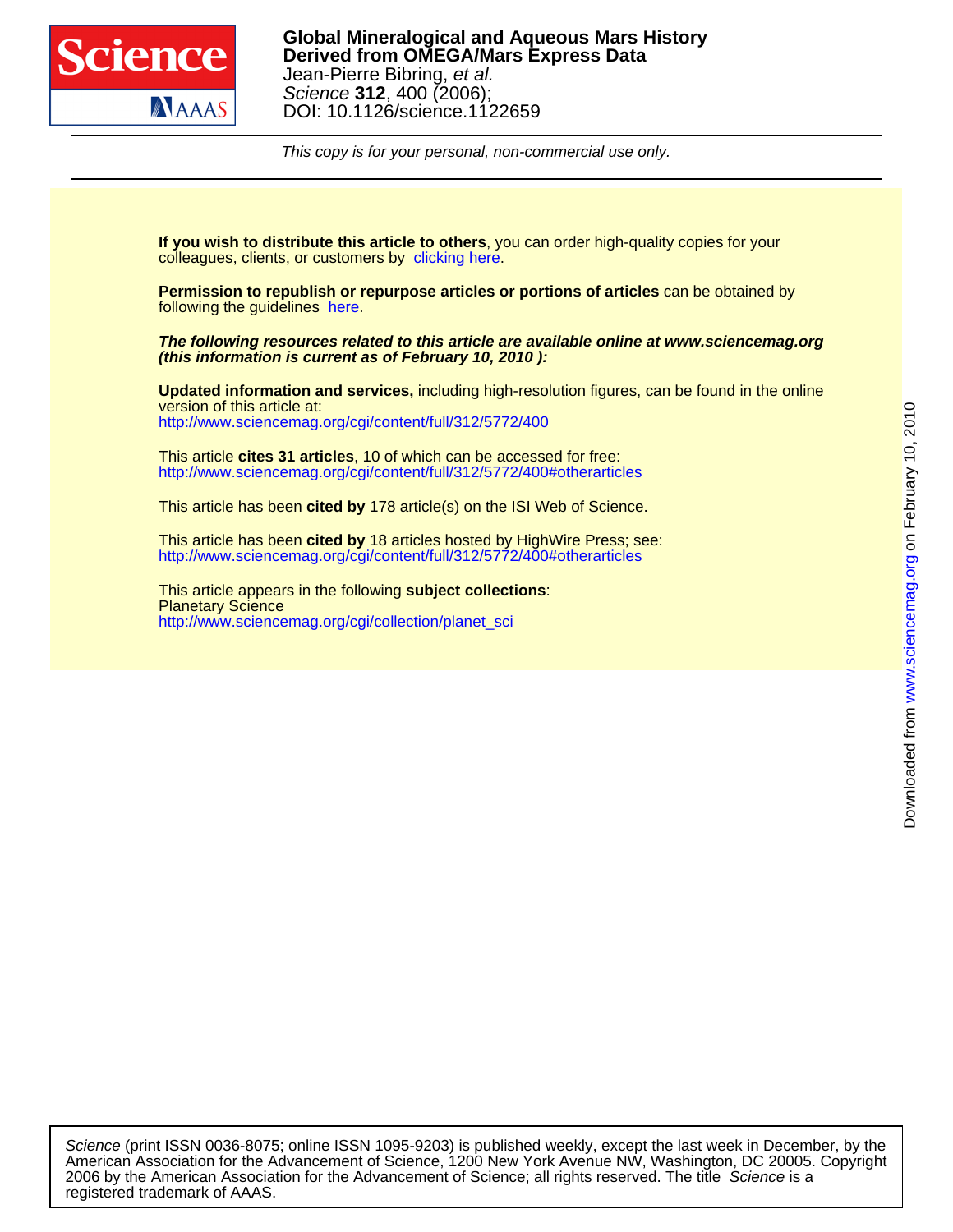## Global Mineralogical and Aqueous Mars History Derived from OMEGA/Mars Express Data

Jean-Pierre Bibring,<sup>1</sup> Yves Langevin,<sup>1</sup> John F. Mustard,<sup>2</sup> François Poulet,<sup>1</sup> Raymond Arvidson,<sup>3</sup> Aline Gendrin,<sup>1,2</sup> Brigitte Gondet,<sup>1</sup> Nicolas Mangold,<sup>4</sup> P. Pinet,<sup>5</sup> F. Forget,<sup>6</sup> the OMEGA team<sup>7</sup>

Global mineralogical mapping of Mars by the Observatoire pour la Mineralogie, l'Eau, les Glaces et l'Activité (OMEGA) instrument on the European Space Agency's Mars Express spacecraft provides new information on Mars' geological and climatic history. Phyllosilicates formed by aqueous alteration very early in the planet's history (the ''phyllocian'' era) are found in the oldest terrains; sulfates were formed in a second era (the ''theiikian'' era) in an acidic environment. Beginning about 3.5 billion years ago, the last era (the ''siderikian'') is dominated by the formation of anhydrous ferric oxides in a slow superficial weathering, without liquid water playing a major role across the planet.

The earliest observations of Mars by<br>spacecraft showed that water had<br>caused substantial erosion of the sur-<br>face including extensive channeling and asspacecraft showed that water had face, including extensive channeling and associated transport and deposition of material (1). However, fundamental questions remain. Was water-driven activity on its surface transient or persistent, the latter being a prerequisite to sustain habitable surface environments?

When and where did that activity take place, and when did it end? Mineralogical thermal infrared mapping from the Mars Global Surveyor Thermal Emission Spectrometer (MGS TES) suggests that Mars must have been cold and dry over most of its history  $(2-4)$ . In a few locations, however, gray hematite was detected and was interpreted to result from aqueous processes (2, 5, 6). In Terra Meridiani, the Mars Exploration Rover (MER) Opportunity revealed that sulfates formed in the presence of water and that the hematite found by TES consists of concretions weathered from the sulfate deposits (7). New data from the Mars Express OMEGA (Observatoire pour la Minéralogie, l'Eau, les Glaces et l'Activité) instrument (8, 9), in combination with local ground information from the MERs, provide extensive information on the aqueous history of Mars and the mineralogical evolution of its crust.

**Surface mineralogy.** After 1 martian year of operation in orbit around Mars, OMEGA has mapped 90% of the surface at a spatial sampling of 1.5 to 5 km and  $\sim$  5% of the surface at a sampling of  $\leq 0.5$  km; on each pixel, the spectrum from  $0.35$  to  $5.1 \mu m$  is acquired. OMEGA spectral data allow the identification of a variety of mafic and altered minerals, typically at a volume concentration of 5% or greater. For hydrated minerals and a few others, the sensitivity is even higher.

Fe-bearing pyroxene is the most widely distributed mineral detected by OMEGA (10) (Fig. 1) and previous instruments (2–4); both high-calcium pyroxene (HCP) and low-calcium pyroxene (LCP) have been identified by OMEGA through their spectral features from 0.7 to 2.5 mm. LCP-rich areas are observed within the ancient Noachian crust. HCP-rich areas are mapped in more recent lava flows. Olivine is also found either in these pyroxenerich terrains or in localized areas in which olivine

dominates, mostly within crater floors and rims, and proximal to large impact basins  $(11)$ . The identification and distribution of these mafic minerals are consistent with and extend previous observations using thermal infrared measurements (12). On a global scale, both pyroxene and olivine are still present at the surface in the older terrains, including within sand dunes. However, much of the younger surface, particularly within the large lowlands of the northern hemisphere (Fig. 1), does not exhibit the spectral signatures of these Fe-bearing mafic minerals: The exposed original constituents have been heavily altered or covered by heavily altered dust. This alteration of the martian surface material has not occurred merely through physical weathering, such as through the grinding of bedrock into sand and dust. Surface texture from high-resolution imaging [by the MGS Mars Orbiter Camera (MOC) and Mars Express High-Resolution Stereo Camera (HRSC)], thermal inertia from infrared (IR) behavior [from the MGS TES and the Mars Odyssey Mission Thermal Emission Imaging System (Odyssey THEMIS)], and pyroxene content from near-IR hyperspectral imagery (from OMEGA) are not systematically coupled: Terrains of similar pyroxene content are found as both bedrock and dunes, and terrains with similar soil properties are found with different pyroxene content. Laboratory data and remote sensing of the Moon (13) demonstrate that mafic regolith grains can exhibit their diagnostic spectral signatures after extended exposure that includes meteoritic impact (forming high concentrations of glasses) and solar wind irradiation. In the wide areas of Mars with no mafic signatures, the surface material is thus made of grains and rocks that have been chemically altered, as mobile dust and/or in situ–processed bedrock.

OMEGA data contribute to the identification of these altered phases and to the search for the potential role that water played in that alteration: OMEGA allows discrimination among gas, frost, ice, water absorbed, and water bound in hydrated minerals. High-albedo regions distributed across Mars show specific absorption features from 0.4 to 1.3  $\mu$ m attributed to Fe<sup>3+</sup> (Fig. 1) and are thus oxidized. These results extend previous observations made from Earth  $(14)$ , and from the rovers on Mars  $(15)$ . The OMEGA spectra of these oxidized minerals lack the absorption signatures of hydrated minerals (Fig. 2A): The minerals are not hydrated nor do they require the presence of liquid water to form. The alternative interpretation that they result from a dehydration of hydroxides (such as goethite or palagonite) is not validated by the OMEGA detection of a variety of hydrated silicates (clay minerals) and sulfates in old terrains. Liquid water is not responsible for Mars being red.

The grain size of these anhydrous ferric oxides that dominate in the bright areas is likely

<sup>&</sup>lt;sup>1</sup>Institut d'Astrophysique Spatiale (IAS), Bâtiment 121, 91405 Orsay Campus, France. <sup>2</sup>Department of Geological Sciences, Brown University, Providence, RI 02912, USA. <sup>3</sup>Department of Earth and Planetary Sciences, Washington University, St. Louis, MO 63130, USA. <sup>4</sup>Interactions et Dynamique des Environnement de Surface (IDES), Bâtiment 509, 91405 Orsay Campus, France. <sup>5</sup>Observatoire Midi-Pyrénées, Toulouse, France. <sup>6</sup>Laboratoire de Météorologie Dynamique (LMD), Université Paris 6, Paris, France. <sup>7</sup>The OMEGA co-investigator team: Michel Berthé,<sup>1</sup> Jean-Pierre Bibring,<sup>1</sup> Aline Gendrin, Cécile Gomez,<sup>1</sup> Brigitte Gondet,<sup>1</sup> Denis Jouglet,<sup>1</sup> François Poulet,<sup>1</sup> Alain Soufflot,<sup>1</sup> Mathieu Vincendon,<sup>1</sup> Michel Combes,<sup>2</sup> Pierre Drossart,<sup>2</sup> Thérèse Encrenaz,<sup>2</sup> Thierry Fouchet,<sup>2</sup> Riccardo Merchiorri,<sup>2</sup> GianCarlo Belluci,<sup>3</sup> Francesca Altieri,<sup>3</sup> Vittorio Formisano,<sup>3</sup> Fabricio Capaccioni,<sup>4</sup> Pricilla Cerroni,<sup>4</sup> Angioletta Coradini,<sup>4</sup> Sergio Fonti,<sup>5</sup> Oleg Korablev,<sup>6</sup> Volodia Kottsov,<sup>6</sup> Nikolai Ignatiev,<sup>6</sup> Vassili Moroz,<sup>6</sup> Dimitri Titov,<sup>6</sup> Ludmilla Zasova,<sup>6</sup> Damien Loiseau,<sup>7</sup> Nicolas Mangold,<sup>7</sup> Patrick Pinet,<sup>8</sup> Sylvain Douté,<sup>9</sup> Bernard Schmitt,<sup>9</sup> Christophe Sotin,<sup>10</sup> Ernst Hauber,<sup>11</sup> Harald Hoffmann,<sup>11</sup> Ralf Jaumann,<sup>11</sup> Uwe Keller,<sup>12</sup> Ray Arvidson,  $^{13}$  John F. Mustard,  $^{14}$  Tom Duxbury,  $^{15}$  François Forget,<sup>16</sup> G. Neukum,<sup>17</sup> [Affiliations for the OMEGA team: <sup>1</sup>IAS, Orsay Campus, France. <sup>2</sup>Laboratoire d'Etudes Spatiales et d'Instrumentation en Astrophysique, Observatoire de Paris, Meudon, France. <sup>3</sup>Istituto di Fisica della Spazio Interplanetario-Istituto Nazionale di Astrofisica (IFSI-INAF), Rome, Italy. <sup>4</sup>IAS-INAF, Rome, Italy. <sup>5</sup>University of Lecce, Italy. <sup>6</sup>Institut Komichiski Issledovanie, Moscow, Russia. <sup>7</sup>IDES, Orsay Campus, France. <sup>8</sup>Observatoire Midi-Pyrénées, Toulouse, France. <sup>9</sup>Laboratoire de Planétologie, Grenoble, France.<br><sup>10</sup>Departement de Planétologie, Université de Nantes, France. <sup>11</sup>Deutsches Zentrum für Luft- und Raumfahrt, Berlin, Germany. <sup>12</sup>Max-Planck-Institut für Sonnensystemforschung, Lindau, Germany. 13Department of Earth and Planetary Sciences, Washington University, St. Louis, MO, USA. <sup>14</sup>Department of Geological Sciences, Brown University, Providence, RI, USA. Jet Propulsion Laboratory, Pasadena, CA, USA. <sup>16</sup>LMD, Université Paris 6, Paris, France. <sup>17</sup>Freie Universität, Berlin, Germany.]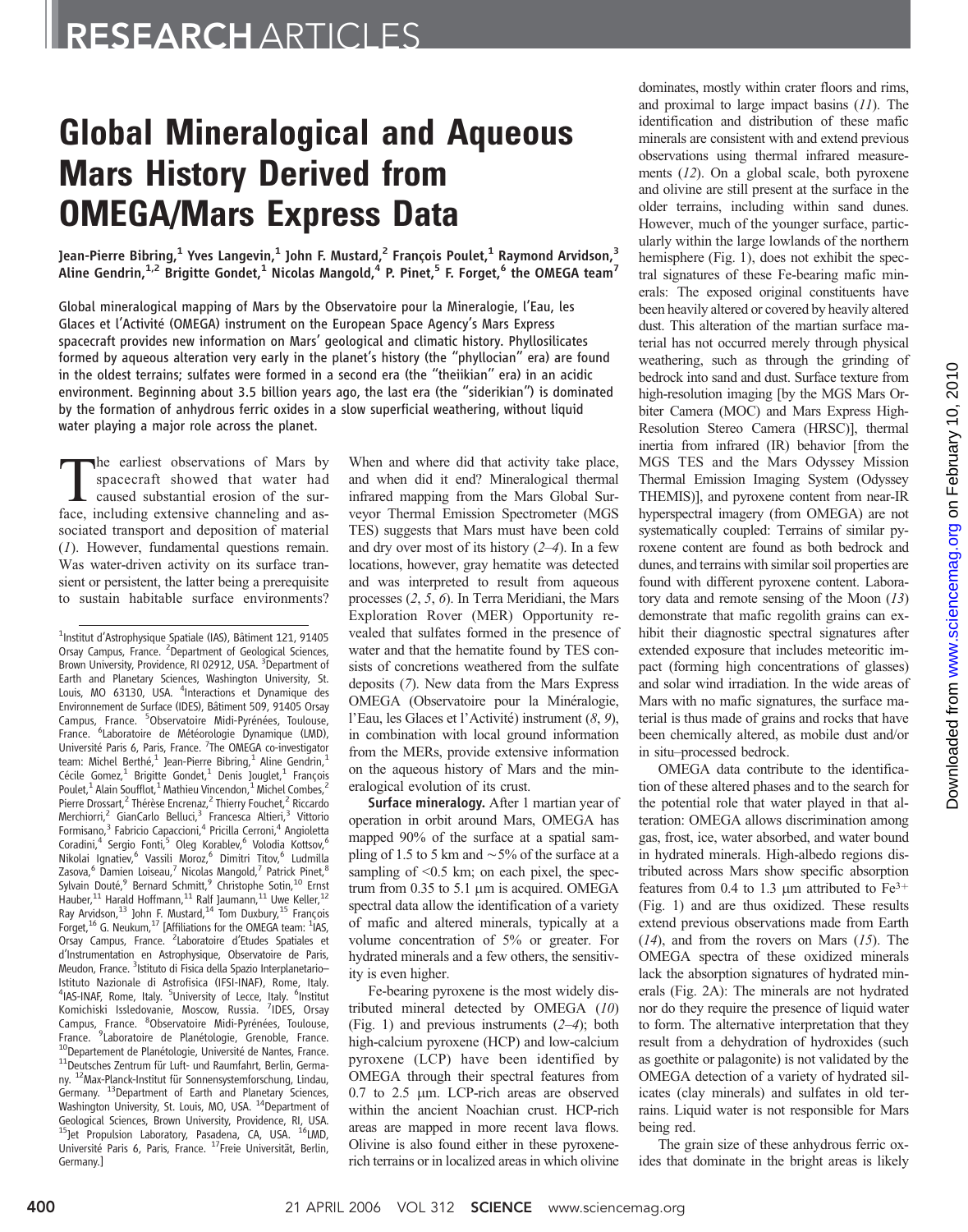Two types of hydrated minerals have been identified from OMEGA data: phyllosilicates  $(10, 17)$  (Fig. 2B) and sulfates  $(10, 18-20)$  (Fig. 2C), but in only a few locations (17) (Fig. 3). Carbonate-rich areas have not been found by OMEGA, although a low concentration of carbonate is interpreted from TES data on martian dust  $(21)$ , and carbonates are recognized in martian meteorites (22).

From their near-IR  $(0.8 \text{ to } 2.6 \text{ }\mu\text{m})$  spectra, we infer that most of the phyllosilicate minerals are Fe-rich (such as chamosite and nontronite), although Al-rich phyllosilicates (such as montmorillonite) are locally dominant (17). These clay minerals are found in a variety of light-toned outcrops and scarps, primarily in rocks and soils north of the Hesperian-aged Syrtis Major volcanic plateau, Nili Fossae, and the Marwth Vallis regions. In all these regions, phyllosilicates are mapped associated with ancient Noachian-aged surfaces. For example, in Nili Fossae, thin Noachian-aged but unaltered mafic units rest directly on phyllosilicate-bearing outcrops. Information from the Mars Express HRSC, the MGS MOC, and the Odyssey THEMIS images clearly indicates that the phyllosilicates are in rocks buried by more recent deposits; the hydrated silicate-bearing bedrock has been exposed

through erosion. The surface material of Noachian terrains, which are identified as being heavily cratered, does not necessarily all date from the Noachian times. Rocks of Noachian age are exposed in spots because of impact, faulting, or erosion.

In the Syrtis Major and Nili Fossae regions, phyllosilicate-rich rocks are detected in both ancient craters and material recently excavated from ancient terrains beneath a later volcanic cover. These relations demonstrate that these impacts did not dehydrate the minerals. In contrast, no hydrated minerals are detected in the lobate craters (thought to form by impact into volatile-rich substrates) within the lava flows from Nili Patera, which embay the ancient terrains (10). This relation suggests that mineralization of hydrated minerals occurred before the emplacement of the Hesperian-aged lavas from Nili Patera and that these lavas are essentially water-free. In the Marwth Vallis region (Fig. 4), hydrated minerals are not found in the channel nor in its opening but rather on the surrounding plateau and its eroded flanks. Thus, water associated with the formation of the channel did not lead to phyllosilicate formation, although this outflow was sufficient to produce severe erosion, including exposing the ancient clay-rich minerals. So far, none of the major and minor outflow channels or the valley networks show evidence of hydrated minerals.

Sulfates, including Mg sulfates (such as kieserite) and Ca sulfates (such as gypsum), constitute the second major class of hydrated minerals mapped by OMEGA and detected by the NASA rovers (7). OMEGA has shown that the sulfate-rich areas are not restricted to the gray

hematite-rich regions detected by the MGS TES (2, 5, 6). We have detected three principal types of hydrated sulfate deposits: layered deposits within Valles Marineris, extended deposits exposed from beneath younger units as in Terra Meridiani, and the dark dunes of the northern polar cap (10, 18–20).

Sequential mineral formation. Environments conducive to clay mineral formation may have existed at or near the surface or in the deeper subsurface. Surface or near-surface conditions would not require high-temperature conditions (hydrothermal, for example). Surface formation of these clay minerals would indicate a long-lasting wet episode, with large surface aqueous reservoirs and alkaline water resulting from this chemical alteration, occurring during the Noachian.

Clay minerals could also have been formed primarily in the subsurface, by one of the three following processes: hydrothermal activity (23); cratering, supplying subsurface water (liquid and/or ice) to the impacted minerals (24); or during the cooling of the mantle, if not thoroughly depleted of volatile compounds. These deep scenarios would not require a warm Mars to have existed over extended time scales, and they could have taken place even if Mars never sustained a dense atmosphere. In addition, the formation of clay minerals could have continued at greater depths long after conditions at the surface became unfavorable.

Sulfate mineral formation requires substantial quantities of water to account for the broad distribution of minerals seen by OMEGA. Because sulfate precipitation requires water to evaporate, it is essentially a surface process. For at

Fig. 1. Global maps of pyroxene (top) and anhydrous nanophase ferric oxides (bottom), exhibiting the anticorrelation between surface mafics and altered minerals (in the form of ferric oxides). The cratered crust with large pyroxene content (top, yellow to red) is not covered with altered minerals (bottom, blue to green). Conversely, the large areas with no mafics (top, blue) correspond to the higher concentration of ferric oxides (bottom, red to white).

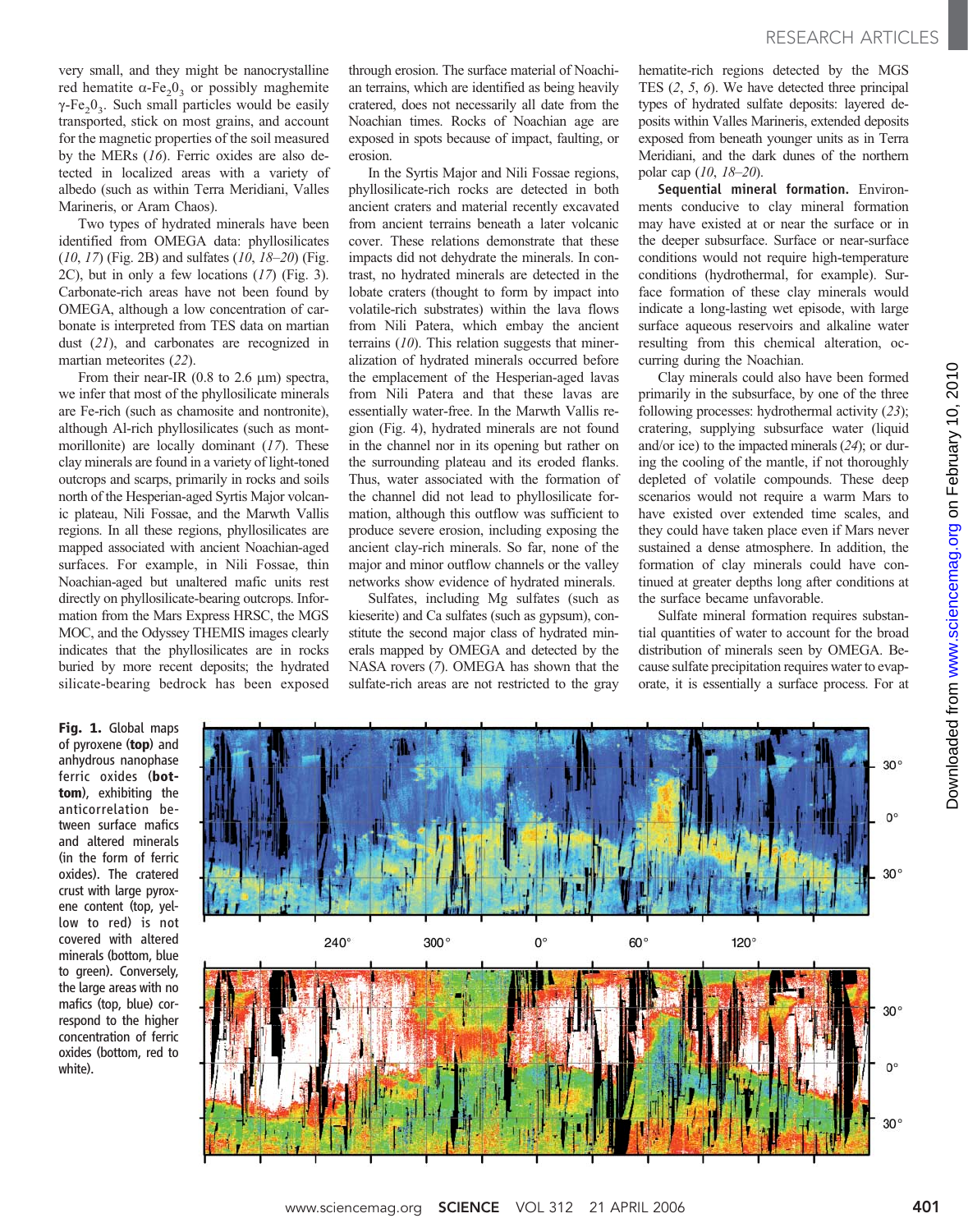least some of the sulfates identified, an acidic environment is also required. On this basis, we infer that extensive sulfate minerals formed from the late Noachian to the Hesperian, after the surface formation of phyllosilicates, which indicates a substantial change in the global aqueous chemistry of Mars. In addition to their younger age, the sulfate-rich deposits observed by OMEGA extend over a large region. Their size requires a large source of sulfur that we propose is a direct consequence of the extensive outpourings of lavas and associated degassing that primarily formed Tharsis Plateau, as well as the northern plains (in a lunar mare–like process) and Hesperian ridged plains (25, 26). This period of peak volcanism was probably accompanied by a huge release of volatiles, including sulfur and water. This sulfur would have been rapidly oxidized in the atmosphere to form  $H_2SO_4$ , which then precipitated on the surface. Surface water would result from a combination of outgassing, hydrothermal activity, the rise of the water table, and massive outflows as Valles Marineris opened, over extended periods of time. All the ingredients were in place for extensive sulfate deposition, either by means of acidic alteration or by weathering of both mafic minerals and, locally, their phyllosilicate alteration products.

Although carbonate minerals have been invoked as a possible reservoir for an early thick CO<sub>2</sub> atmosphere in contact with persistent liquid water (27), none have been detected above the OMEGA sensitivity limit of 4% in volume abundance. This result indicates that (i) the era during which surface liquid water remained stable did not last long enough to enable large amounts of  $CO<sub>2</sub>$  from the primordial denser atmosphere to be transformed into carbonates; or (ii) clay minerals were formed by impact or subsurface hydrothermal processes rather than by slow surface alteration within liquid water, leaving most of the primordial  $CO<sub>2</sub>$  in the atmosphere; or (iii) carbonates have been eliminated from the near surface by acidic weathering or decomposition; or (iv) Mars never sustained a dense CO<sub>2</sub>-rich atmosphere. OMEGA data indicate no present major CO<sub>2</sub> reservoirs other than in the atmosphere or the thin  $CO<sub>2</sub>$  permanent ice cap over the southern pole (10, 28). This cap is only a thin veneer, typically some meters deep, thus accounting for a small fraction  $(\sim 10\%$  at most) of the present atmospheric  $CO<sub>2</sub>$ . On board the NASA Mars Reconnaissance Orbiter, the Compact Reconnaissance Imaging Spectrometers for Mars will perform hyperspectral near-IR mapping with 10 times better spatial resolution than OMEGA: The potential detection of carbonates in association with either phyllosilicates or rocks exposed by impacts should provide constraints against these different possibilities.

After the formation of phyllosilicates and sulfates, the third alteration era began and has continued up to the present, in which liquid water did not play an important role. This is evidenced by the lack of hydration of the ferric oxides, in contrast with the detection of hydrated phyllosilicates and sulfates. Liquid water was probably present during transient and local events (such as the release of volatiles by impacts or the melting of ice deposits), but these episodes were too short to leave a substantial mark on the surface composition. Thus, these transient water events are not responsible for the global alteration, which has mostly been caused by surface oxidation and the production of nanophase ferric oxide, without hydration (Fig. 1). Formation of this alteration product could result from gas/solid reactions (such as atmospheric weathering), mainly through peroxide reactivity or perhaps by frost/rock interactions. This type of alteration probably occurred throughout the three eras. However, it became dominant only in the latter era, when the other sources, which led to the formation of phyllosilicates then sulfates, faded out. The low current  $H_2O_2$  content (29), if representative of the entire third era, makes this a slow process, affecting only the superficial layer. This hypothesis is supported by observations of a thin alteration rind on basaltic rocks observed by the Spirit rover at the Gusev landing site  $(7, 30, 31)$ . This rind is at most a few millimeters thick and the underlying rock is unaltered. It is also consistent with the low albedo of the material within the trenches made by the MERs in the PanCam images (31), indicating that the covering soil and the alteration layer together are a few millimeters thick at most. This slow atmospheric alteration process also accounts for the presence of unaltered mafic minerals in areas either recently brought to the surface (by impact or erosion) or consisting of ancient high-altitude terranes, which have been exposed to much-reduced atmospheric peroxide activity. The presence of nanophase ferric oxide materials across broad regions such as Tharsis, Arabia, and Hellas indicates that these alteration products have been



Fig. 2. OMEGA spectra of (A) a bright anhydrous soil, rich in nanophase ferric oxides; (B) a typical Ferich phyllosilicate area; and (C) a Mg-sulfate deposit.



Fig. 3. Global map of hydrated minerals (top) plotted over a MGS Mars Orbiter Laser Altimeter (MOLA) altitude reference map (bottom). Red, phyllosilicates; blue, sulfates; yellow, other hydrated minerals, with no marked feature (such as being driven by metal-OH vibration) enabling the identification.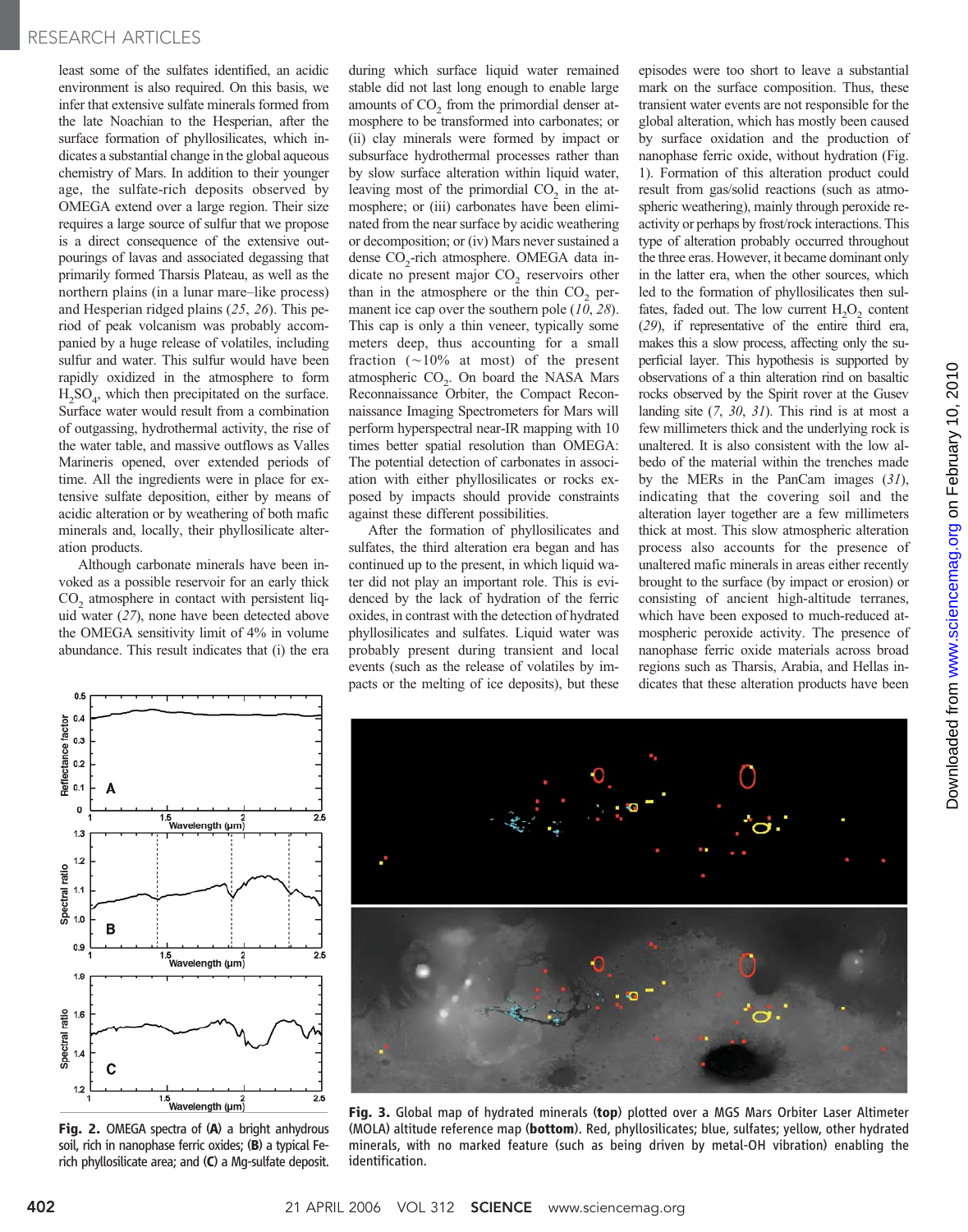

Fig. 4. Magnification of one area of the global map of hydrated minerals (Fig. 3), mapping the hydrated sites in the Marwth Vallis region, with its context in a MGS MOLA altimetry map. Hydrated minerals are not found in the channel (blue arrow) but in the eroded flanks and the cratered plateau (red arrow).

Fig. 5. Sketch of the alteration history of Mars, with phyllosilicates formed first, then sulfates, then anhydrous ferric oxides.



redistributed by atmospheric and aeolian processes across the planet.

Derived Mars history. Our analysis of OMEGA mineralogical assignments in the context of the geologic history of Mars indicates three sequential eras characterized by the surface alteration products (Fig. 5): (i) a nonacidic aqueous alteration, traced by phyllosilicates (the ''phyllosian'' era); (ii) an acidic aqueous alteration, traced by sulfates (the ''theiikian'' era); and (iii) an atmospheric aqueous-free alteration, traced by ferric oxides (the ''siderikian'' era)

The transition between the first two eras occurred early in time and during a critical episode of Mars global climate change from an alkaline, possibly moist, environment to an acidic

environment. This change was driven by the extensive outgassing of volatiles, including sulfur, coupled to the volcanic activity that modeled Mars' surface. If phyllosilicates had formed in the subsurface, the Mars environment might have always been tenuous, cold, and dry, except for transient episodes.

If instead phyllosilicates formed at or close to the surface, this would require the Mars early atmosphere to be dense. The global change to an acidic environment would then have been coupled to a rapid drop in atmospheric pressure. A number of processes can be invoked to account for it. The heavy bombardment of Mars, given its low mass, could have resulted in an efficient escape of its early atmosphere (32). The

global change could also have been triggered by a rapid drop of the internal dynamo and its resulting magnetic shield, favoring efficient atmospheric sputtering (32, 33).

The era during which Mars might have been most likely to have hosted habitable conditions is the first one, indicated by the presence of phyllosilicates. If indeed living organisms formed, these clay minerals could be the sites in which this biochemical development took place (34). The low level of the further surface alteration, in perennial cold and dry conditions, under a tenuous atmosphere, could have preserved most of the record of biological molecules, structures, or other diagnostic features in clay-rich surface or subsurface rocks. These areas of high habitability potential offer exciting targets for future in situ exploration.

## References and Notes

- 1. M. H. Carr, Water on Mars (Oxford Univ. Press, New York, 1996).
- 2. P. R. Christensen et al., J. Geophys. Res. 106, 23 (2001).
- 3. P. R. Christensen et al., J. Geophys. Res. 106, 823 (2001).
- 4. P. R. Christensen et al., J. Geophys. Res. 106, 871 (2001).
- 5. P. R. Christensen, R. V. Morris, M. D. Lane, J. L. Bandfield,
- M. C. Malin, J. Geophys. Res. 106, 873 (2001).
- 6. P. R. Christensen, R. V. Morris, M. D. Lane, J. L. Bandfield, M. C. Malin, J. Geophys. Res. 106, 885 (2001).